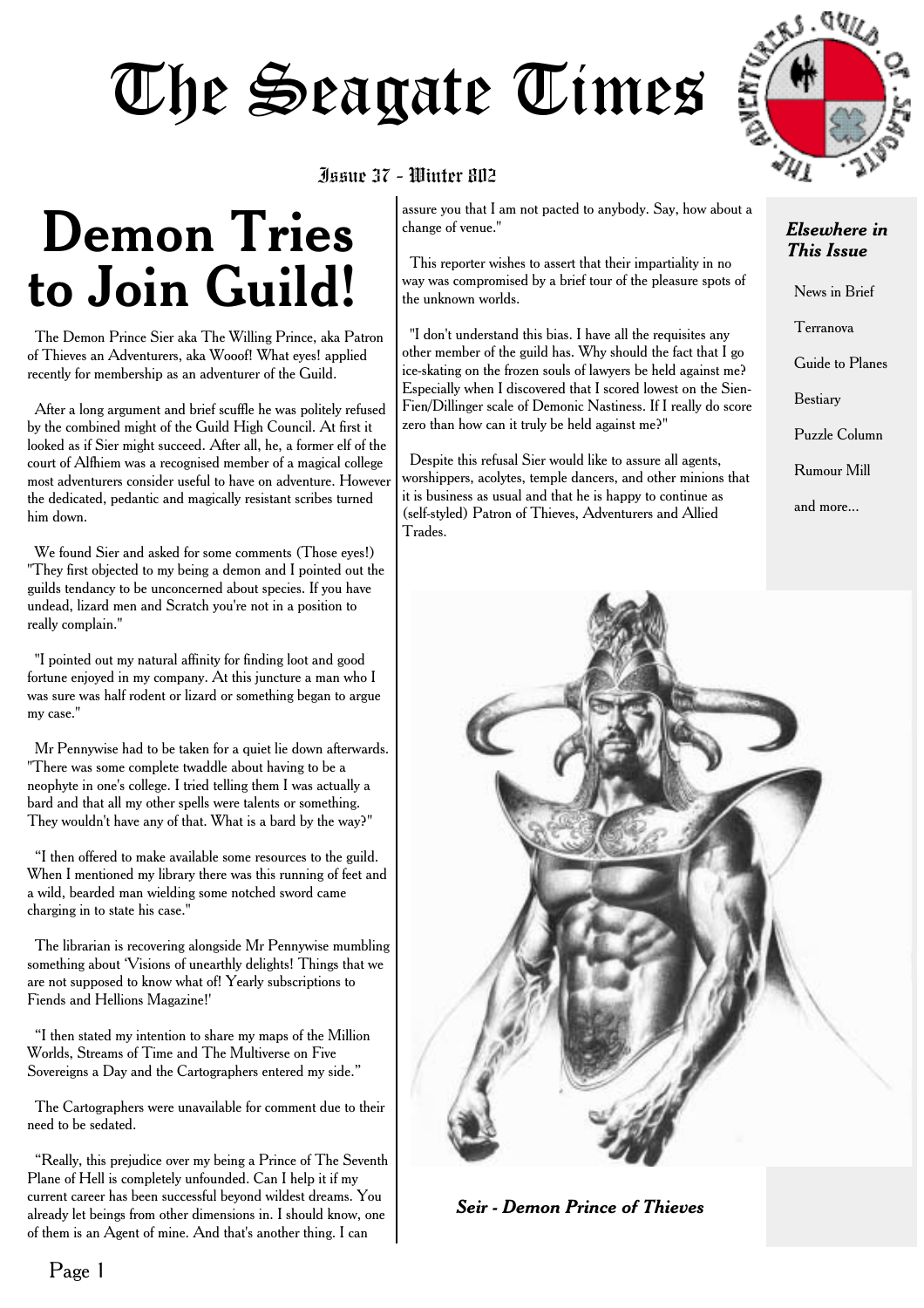*"There's no way a Destinian would ever destroy gold ... unless it was for a greater profit."*

*"Is Goat Strength the son of King Carlos?"*

*Priest: "Almost certainly, but these things can change."*

# **News in Brief**

### Destinian Gold Mine Destroyed

Reports of the secret Destinian gold mine being totally destroyed have been confirmed by a guild party. The mine was on the island Alba Longe, just off the coast from Destiny, not far from the place where the late King Carlos died. Discussions with witnesses of the attack indicate a party of eight Renegadoe Destinians led by The Black Bishop were responsible for the attack. The Renegadoes made contact with a turncoat corporal, then sent a rank nineteen dark sphere through the mine, destroying 99% of the gold in the process. The miners and guards were surrounded in darkness then killed, including the corporal who had been promised safe passage out.

The leader Donna Lucia Antonio was taken before the Black Bishop, who asked her to renounce her position and turn to his side, which she refused. Hence she was killed outright by a hand and a half sword thrust through her heart as if it were a rapier. A paralyzant poison was also used, unnecessarily as it turned out. Shortly afterward her body was made irresurrectable, presumably by some dark life sucking ritual akin to that of the regicide area. The Black Bishop's group took extreme care to destroy the mine site entirely with a dark sphere, killing any possible animal witnesses, then summoning a severe storm before leaving by a cloud.

While the economy of Destiny has been somewhat shaken by the events, refinancing has been quickly obtained and we are assured that all promissory notes will be honoured, in due course. The Serene Republic is now busy setting up new trading agreements with members of the Hellenic States, especially the Argoloid Empire.



# King Carlos Almost Returned

A guild party investigating the regicide site where Carlos del Calatrava died found a 100' radius blight on the area, created by a non colleged ritual. It appeared to have been created on first anniversary of his death. The leaves of the surrounding vegetation were slowly being killed, as if the life force was being sucked to the central spot, a bare rock devoid of any growth, as if a magical acid had been poured on it. This area has now been incinerated.

There have also been unsettling reports of a second group of 'pilgrims' attempting some ritual on the second anniversary of Carlos' death. This ritual was interrupted by a horde of orcs, motivated indirectly by the Trickster fire god who also lives on Alba Longe. The orcs took great care to slay all of the six red robed humans. The book which held the details of the ritual was either destroyed or taken by the orcs.

# Black Bishop Killed

The Black Bishop was King Carlos' second in command, having control over the Eastern territories in a similar way that the late Baron Scarpia had over the Southern territories. After Carlos and Scarpia's deaths, the Bishop became the leader of the Destinian Renegadoes operating around Toledo, Lunar Empire and near the Hellenic States; the head of the Eastern Michaeline Sect, which unusually for followers of Michael, included mages and utilised magical items. The sect are now reconvening to nominate a new leader.

The Black Bishop and six fellow Michaeline knights were ambushed as they rode toward Bright City on the first day of the Herculean Games. The bishop and three of the companions were killed. The other three knights flew on to Bright City to carry on with their plan of luring Goat Strength, reportedly the son of the late King Carlos, to become their leader.

Goat Strength is the son of Muddyfacade, (now a local priestess of Poseidon, a water god) who was a daughter of a royal family of the Argolid Empire, which had strong trading deals with Destiny 19 years ago, when she met Don Carlos. With the help of a visiting guild party, Goat Strength and his uncle, King Resolute of Bright City, have instead decided to set up trade deals with the Serene Republic of Destiny. Goat Strength will therefore be able to maintain his maternal family connections and observe the religious rites with his master, Zeus.

We can only speculate as to the next move of the Renegados to attempt to bring back King Carlos or to attempt to reinstate the Kingdom of Destiny.

Archangelo del Scarpia, one of the Bishop's surviving companion knights, may be a man to watch.

# New Guild Enchanter Appointed

A recent party to the plane of Kahessire rescued a Lady Sherrie from the evil charms of a corrupt chaos hero. Lady Sherrie was solely responsible for convincing the ancient elven empire upon that plane to allow human society to develop and has been convinced to join the guild training new mages of the College of Enchantments and Ensorcelments, and assisting the guild healers when necessary. We all welcome her to the guild ranks.

#### Answers to Last Issue's Puzzles: Party of Five:

- Brother Oak, Elf, Unknown, Cloak of Visibility
- Sir Crayon, Human, Mind, Ring of Reluctance
- Hydrophilia, Orc, Fire, Boots of Slipperiness
- Kettle, Giant, Water, Elastic Sword
- Moonflower, Dwarf, Witch, Bag of Holes Riddles:
- First: Chain mail
- Second: Beehive
- Third: Glacier

### *Borghoff:*

*"How come I don't win the archery contest when I shot an arrow into the black bishop's head, while he was riding a fey mount, and killed him outright?"*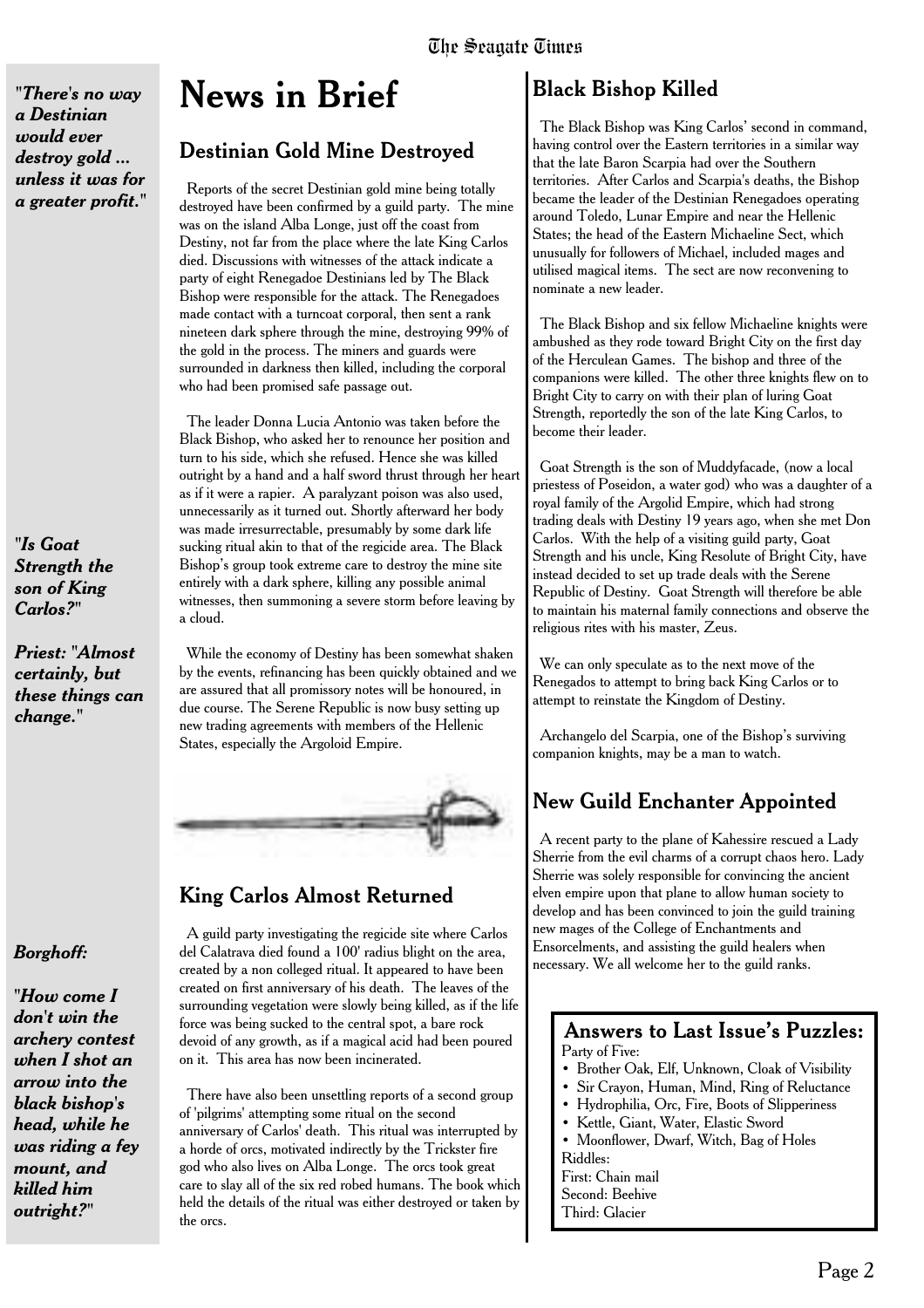#### The Seagate Times

### Adventurers Return in Triumph

Recently a group of adventurers managed to restore law and order to the Se of Wizards, a haven for mages on the plane of Kahessire. Hired by the ruler of the Se, Zarqon the lawful they managed to recruit an elite group of orc warriors from Seagate to form the backbone of a new army since the last had been wiped out during a crusade by chaos worshippers living in kingdoms to the west.

Since the army had been decimated the rule of law had become tenuous at best near the borders with a strategic mine having been occupied by some evil dwarves who had murdered the previous miners and were now mining mutagenic strange metal which they had been exporting to the west. These dwarves the party managed to remove from the mine replacing with the rightful inheritors after a large battle. A group of gryphons which were terrorising local farms eating horses, elves, gnomes and cows were also captured much to the local farmers delight.

To the south of the Se is a great swamp inhabited by a heavily persecuted religious group who had also been attacked from chaos worshippers supported by corrupted Raphealites and had their temples sacked. The party managed to start high level diplomatic contacts between the Se and these peoples with a tentative agreement to assist in rebuilding their temples in return for the return of politically important artefacts stolen hundreds of years ago.

After assisting in countering infiltrations by religious fanatics into the Se the party then journeyed into the chaos worshippers homelands searching out a chaos hero who was destined to overthrow the current ruler, eventually tracking him down to a pirate ship where he was associating with mutated worshippers of Sallos, dispatching him and his corrupted angelic companion. The party employer Zarqon the lawful was very pleased with the high standards and moral strength of the party.

# Talking Your Way OUT of Trouble...

A guild party went off to Kin-Reth to take away all of their ready cash. Oh yes - and to stop a war. Except for Amathea. The dosh would be for killing the troll-golem that had been possessed by the Demon Shield containing Savnok's (Maquis of Corruption) consciousness (hereafter referred to as IT). After getting a lead on it's location the party jumped IT and did enough damage for it to teleport away. The next lead gave Darian and Drovar the chance to continue their practice of being involved in a fight that does large amounts of damage to the local Enchanted Forest. It was a good thing we had attended the Sylph/Brownie wedding the night before.

As we stood outside IT's island castle, our target came out and asked "Why are you people bothering me and what do I have to do to get you to stop?!" Actually talking to IT proved fruitful. We were able to establish that the whole war thing was a setup by Andras (Marquis of Discord). He had managed to drag in Malthus (Death and Havoc) too.

We got the deposit that the fake employers left at the Guild, 20% of their offered 'bounty' from IT, and a promise that he would behave for a year. Oh, and picked up an understanding with another demon.

# Assassin Captured - Party in Prison!

Actions by a Guild party in the City of Specularum, on the plane of Mystra, were instrumental in preventing major social upheaval between three of the major noble houses.

The Veiled Society had assassinated the daughter of House Volari and had planted evidence that one of the others were responsible. Our party were able to identify the real perpetrator resulting in the arrests of all red headed men at the docks.

During this time the party were attacked several times by society assassins; hence it was deemed prudent to take accommodation with the city guard while we continued our investigations.

# **The Adventurer's Guide**

# **Tips for success**

Remember, it's not looting the bodies - it's called collecting the evidence....

Don't assay the Dragon when you're guests at his dinner.

Always take a present when visiting Dragons, Queens, and other important and avaricious personages.

Protective custody is a great scheme for getting a good night's sleep when assassins are after you - as long as you can trust the City Guard to give your weapons back.

Pay attention to your astrology readings... You never know what they're trying to tell you, but you can bet it's important.

When they're throwing daggers at you, getting out of range is generally considered a good plan.

They may feed you a really nice dinner, but it's not good manners to eat until you're too bloated to thank your host

Fire elementals on the island of Alba Longe aren't controllable.

When losing one's temper when in a meeting with royalty, make sure ones anger is directed to other irritating guests, not their highnesses..

# Are YOU the Best?

Individuals and/or teams sought for the Virtual Tournament of Pain Inaugural event!

Only pride will be lost permanently!

Fight it out for the valuable prize!

Small entry fee

See Dirk at the Guild

*"They sure say some nasty things about you Western Barbarians, but you definitely are cunning." - Prince Ed*

#### *Amathea:*

*"I don't do exorcisms I am a midwife.*

*Razor:*

*"Childbirth is a lot like exorcism when you think about it."*

#### *Caprice:*

*"Why did I get cursed? I didn't do anything in the fight!"*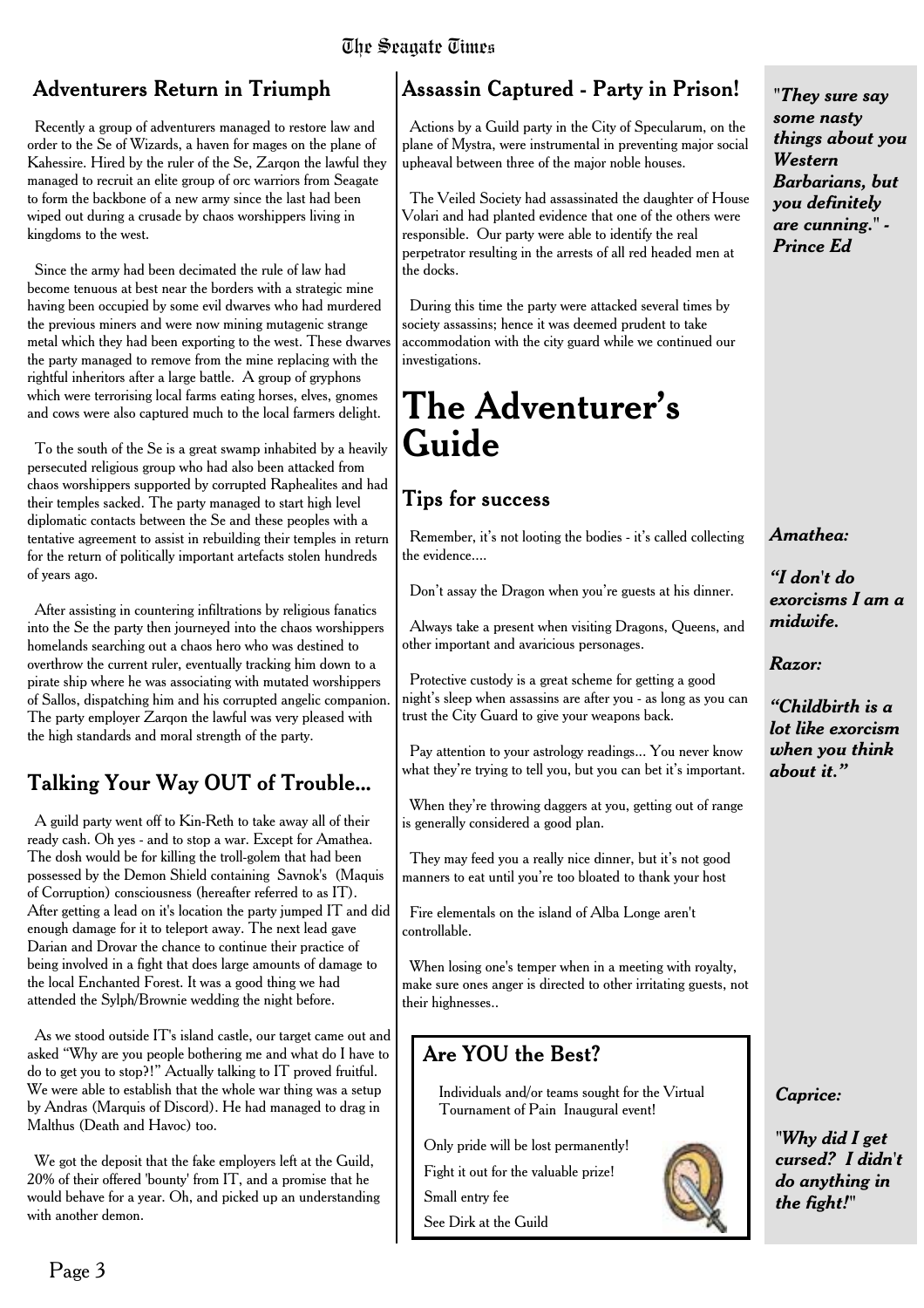*"... and I doubt very much I can blame it on the nobs this time"*

*- Thorn*

# **Terranova Report**

*This report from our Terranovan correspondent was hand delivered, by him, to the Times mere moments before press date. Whilst we appreciate his enthusiasm a more timely delivery is to be encouraged in future.*

*The "Pig & Black Dog", New Seagate, Today.*

*Greetings and felicitations to my loyal readers and friends in the Seagate Guild of Adventurers. It is with enormous pleasure that I pen these words, seated as I am by a roaring fire, good red Bordelais on the table beside me, and surrounded by the clean and pleasant atmosphere of Carzala.*

*I arrived back in Seagate only yesterday, after travelling from that accursed land over the sea, via certain methods and portals that I am sworn not to reveal, to the homeland of the warrior Erelheine, and thence through Barovia and parts north, finding a little time to visit my home in Newcourt, and even check on the health of my old friend Marcus Du Bois, who previously held the post of Times correspondent in Terranova. Those of you who followed Marcus' disappearance and eventual rescue may be pleased to learn that he has recovered most of his lost strength, though his health remains somewhat fragile. It appears that certain Terranovan diseases are tenacious in the extreme.*

*Since my last report little of consequence has changed: the Spawn have taken no further Drow territory, the other Drow cities remain in disarray, and the warriors of Kinlu harry the Spawn's outlying patrols such that their forces generally remain within the canal corridor north from the Drow city of*

*Draaj to the Silt Sea; a sea that will in no short time require renaming I feel.*

*The waters conjured by the Spawn continue to pour into that vast basin and areas that have been parched dry for aeons were turned first to glutinous mud and then to slush and finally to murky lake. Many bizarre and monstrous creatures who had made their homes in the Silt Sea are journeying out of the increasingly moist area and trekking into the deep desert, whilst the sun-bleached corpses of others, unable to adapt to the change or flee, wash up on the shoreline. Enormous giants, thirty to forty feet in height and grossly deformed have left their homes on islands in the "sea" to attack the Spawn. They have inflicted significant casualties, but are generally disorganised and little threat overall to the enemy.*

*I have taken advantage of this lull in the fighting to come home, and to bring a message to the Guild members who have concerned themselves with Terranovan events. Shortly before I arranged transport home I was invited to a meeting between Erelheine commanders and a delegation of oddly misshapen, but heavily armed and armoured, dwarves from the mountains to the south of Draaj. The purpose of the meeting cannot be revealed here, but one of the dwarves sought me out and asked that I deliver this message from his master, "the lord of the Dark City", to the Guild:*

*Chthonic waters rise and the time of the midnight chalice nears,*

*That which was cast into the Outer Darkness will return with hate renewed,*

*It is time: The wanderers shall guide the lost and brokenhearted home,*

> *And an ancient debt repaid will build the world anew.*

*With these odd and mysterious words, and with joy in my heart to be home — if only for a little while,*

*I remain, Henri Stanleigh. Seagate Times Special Correspondent.*

#### *Map of Karameikos*

(Purchased by Lady Brigetta, thought not to be especially accurate. Note that the portal from the guild exist under the baronial palace in the city of Kelvin at the centre of this map.)

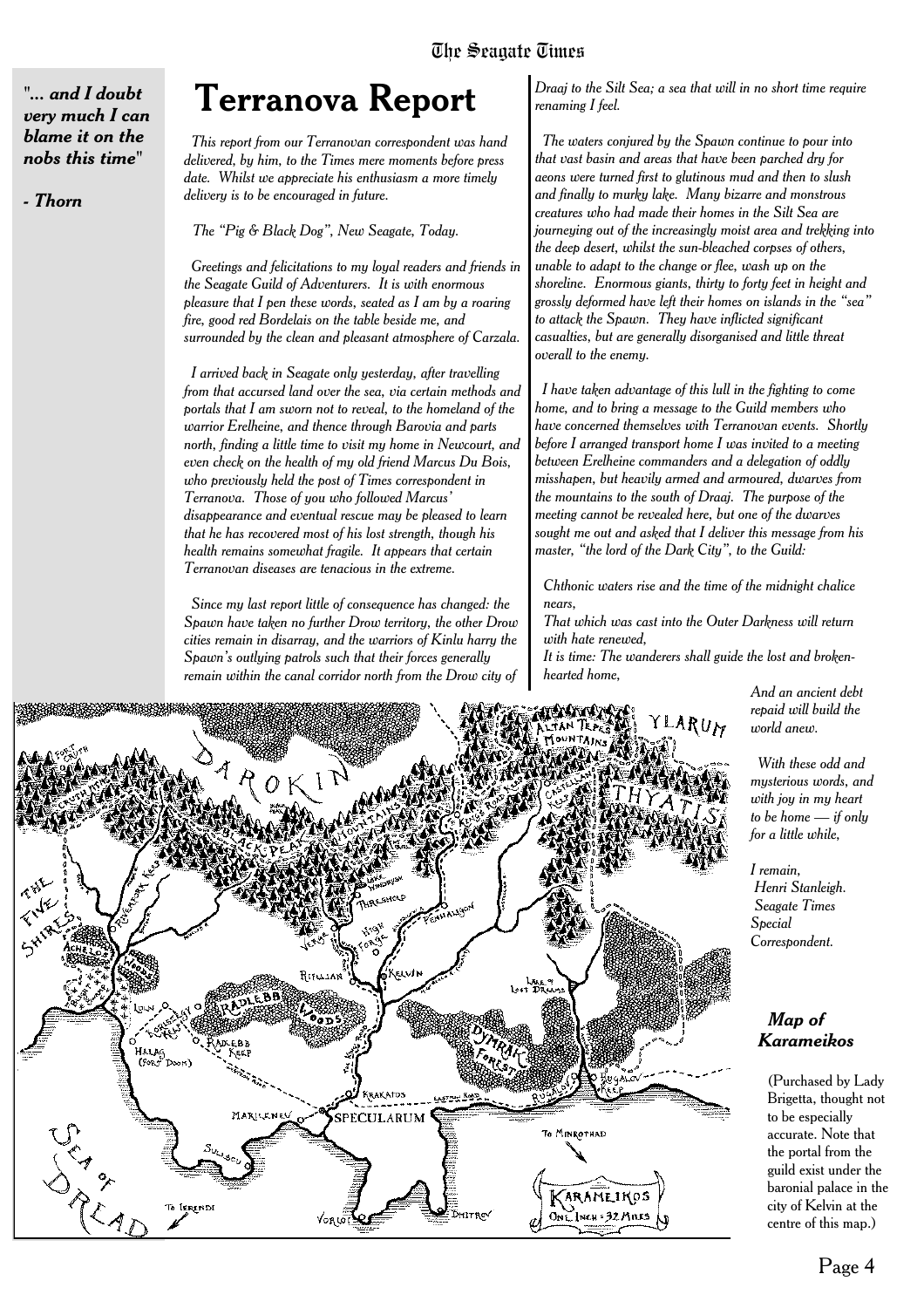#### The Seagate Times

#### Guide to the Planes:

# **Mystara** Plane of Mystery and Magic

by Lady Brigetta McLoed

Let's begin by saying that it wasn't my idea to lead a party through a strange portal to gods-know-where, but somebody (Grendel, actually) was putting up the money, so off we went in the way that adventurers do. Grendel had already checked the portal and produced it safe, and two-way. He'd also told us there was some sort of cave on the other side. Well, appearances can be deceiving. Turned out it wasn't a cave at all, but a new extension to somebody's underground prison.

But I get ahead of myself. Grendel would not thank me for telling ye all where the Alusian end of the portal is, but you can guess it's near where that floating citadel, the Sea Goddess Haven, is moored, and you should know that it's a good ways underwater. And that's not the only complication. If ye go to Mystara be prepared to stay a month, because you literally can't come back sooner. Oh, and take your best clothing... ours wasn't good enough, even though we tried to follow our astrology readings. The Mystaran end of the portal, is, as I said, in a prison. That prison is located under the baronial palace of Baron Desmond Kelvin II in the city called Kelvin in the land of Karameikos. It is therefore well enough guarded and protected.

One of the first things we discovered about Karameikos is that giants are considered wholly evil there, and generally hunted down and killed. Our giant was promptly locked up, and had to be down-sized by one of the local mages before he could travel with us. Orcs would have similar problems. Their giants and orcs are apparently quite uncivilised, waging constant guerrilla warfare on their neighbours. We strongly suggest that orcs and giants should not volunteer for parties visiting Mystara, unless they take steps to conceal their race. Elves, dwarves and halflings are accepted, even in the predominately human culture of Karameikos.

It is not so simple as it might seem, however. There are not one, but two human cultures in Karameikos, the Thyatians and the Traladarans. The latter have inhabited the land for thousands of years. They typically have pale skin and dark hair, and their nobles dress conservatively, their lower classes in bright colours. The Thyatians first claimed the land known as Traladara over a century past, but it wasn't until thirty years ago when the Thyatian Duke Stefan Karameikos traded his family fortune and lands in return for clear title to the land that they immigrated in large numbers. They are taller than Traladarans, having more olive skin, and are in many ways a sophisticated, perhaps decadent people. Fashion is very important among the Thyatians. It is essential to dress correctly and anyone wishing to visit Mystara should consult with someone who has been there as to appropriate clothing.

Magic on Mystara is very different to that which we are accustomed to. Human casters had severe problems until we figured that for some reason silvering is not as effective on Mystara. Even magic did not protect us from the effects of carrying iron. I was truly grateful to the person who gifted me

with one of those wooden battleaxes which came into the Guild some seasons ago. On the other hand, the one elf in the party found that cold iron no longer affected her casting in any way. If you think that's weird, you are not alone, the philosophers are still arguing. Nevertheless, it does indicate that elves would be have certain advantages in a party visiting Mystara. We spoke with only one mage, the head of the mages guild, Telden, while we were in Karameikos, and in discussion with him we learned that they have no system of magical Colleges, but are generalist wizards, with a wide variety of magics. It was he who solved our



*Duke Stefan Karameikos*

giant problem, by simply turning him into a human. Some do specialise, and it is true that our Fire Mage was viewed with considerable suspicion, since those

who choose to study fire magics on Mystara are generally evil and destructive.

Divine magics appeared to be more common, certainly more common than they are on Alusia. On Mystara, clerics are clearly granted a wide variety of what amount to magical talents, ranging from healing to the almost instantaneous removal of curses. These abilities resemble talents in that they are cast without preparation in a single action, without tiring the caster. Some clerical magics are not at all nice - we saw one priest (of dubious moral standards considering his associates) cause two persons to freeze immobile for minutes under some kind of magical paralysis.

Unfortunately we failed to capture that cleric, or his party leader. A pity, since they had items which would have been of interest. They attacked us as we were escorting a noble diplomat to a conference in Specularum, the capital of Karameikos. Specularum has a rigidly enforced ruling regarding the peace-bonding of weapons, which nearly got us into a lot of trouble. Never neglect to rebind your weapons after a fight in Specularum! It does slow down the party's response to attack, especially where missile weapons are concerned, but you need to make sure that the law is on your side in any trial. This is a very lawful society. You can trust the City Guard. They'll even let you spend the night at their place. A good thing when half the assassins in Specularum are after you.

The main troubles you are liable to run into on Mystara which are not of your own making, are the usual run of monsters in the wilds, including zombies and vampires; and the secret societies which pervade the cities. There is a great deal of underlying tension between Thyatians and Traladarans in Karameikos which has spawned organisations like the one known as the Veiled Society. This group of individuals are noted for their deep purple hoods, for attempting to hire adventurers by throwing gold at their feet, and for trying to ferment trouble between noble houses through systematic assassination.. The motivation for this activity appears to be pure avarice - they are being paid a lot of money, although we did not learn by whom.

*"I'm just admiring the scenery."*

*- Aurora*

*"I'm admiring the scenery too. It's just happens to be wearing plate mail."*

*- Brigetta*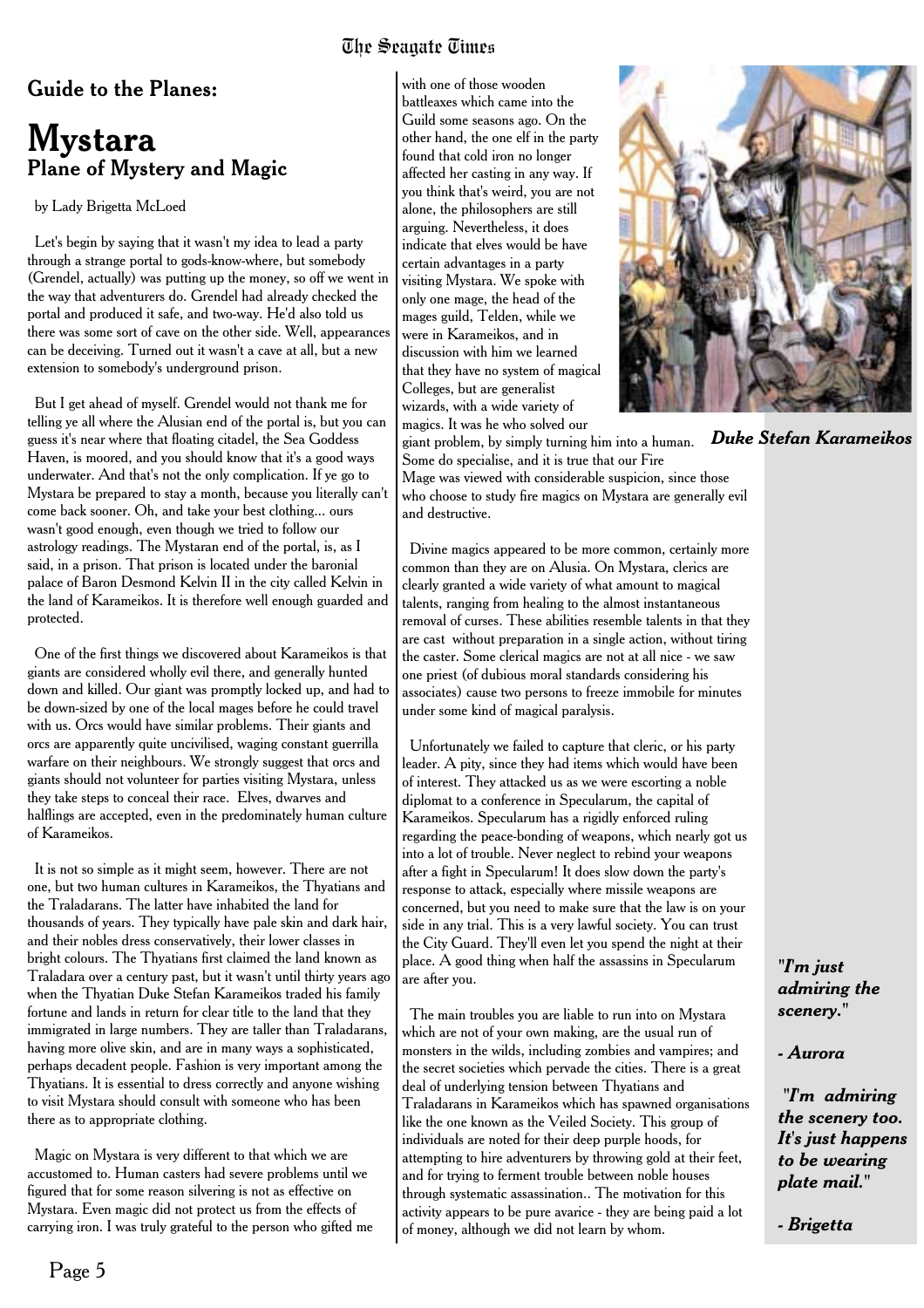

# **Starflower's Bestiary**

### The Wiles of Wyverns...

I've no doubt that some of you think I have a certain affinity with wyverns, being a draconic shapechanger myself. However, nothing could be further from the truth. The fact is that in my drake form I retain my intelligence, and gain wings, becoming a six-limbed form resembling a small silvery-blue dragon. Wyverns have little more than an animal intelligence, and only four limbs. This is sufficient reason to suggest that wyverns, although sometimes referred to as mere or swamp dragons, are not actually related to dragons at all.

So, you may ask, just what is a wyvern? It is essentially a lizard in which the forelimbs have evolved into wings, much as a bat is a mouse with wings. Perhaps it was mutated from a common lizard by one of the Powers in mockery of dragons. It is true that dragons detest wyverns and will often attack a wyvern on sight. And usually the wyvern will attempt to escape rather than fight, like the cowardly creature it is.

The hide of a wyvern is usually a dull greyish brown, although reddish and greenish specimens have been observed. This colouration is an aid to concealment in the swampy, wasteland or forested terrain which are the wyvern's usual habitat. The wyvern's reptilian eyes are perhaps its most conspicuous feature, usually coloured a deep red or orange. Its huge jaws are filled with long sharp teeth. The leathery wings have vestigial claws which assist it with climbing, but are relatively useless in combat. Half a wyvern's 20ft body is its agile, muscular tail. This is its most dangerous feature, since the wyvern's tail ends in a sting which can deliver a nasty, fast-acting poison. The only good thing to be said about this is that if an adventurer is at all competent at dodging, the wyvern will probably miss. A wyvern's tail is not an especially accurate weapon and neither is its bite.

Wyverns are reptiles, and by nature, solitary beasts. They avoid humanoid habitations, except to feed. Wyverns are large carnivores with big appetites. The human habit of breeding tasty meat animals, and leaving them outside in open fields is certain to attract wyverns if any are near. Moreover, it is not a large step from preying on sheep to preying on shepherds, at least not to a wyvern. Wyverns have thick hide, difficult for peasant weapons or dogs to penetrate. The consumption of too many peasants may however, provoke a lord into employing a party of adventurers to discover the cause. Which is where the Guild enters the equation.

Wyvern kills are usually relatively clean, and since the beast kills for food, there generally isn't much left. That is, unless the wyvern is forced to use its sting. While it is likely that wyverns are largely immune to their own poison, they frequently leave the bodies of those killed by it. We can only assume that they dislike the taste. A more likely indicator that wyverns are

about is the presence of streaks composed of a tarry residue. This is the dried form of the wyvern's poison As far as our rangers can deduce, the wyvern uses its poison not just as a toxin, but as a territorial marker, much as a dog sprays its urine. Tracking a wyvern down then becomes a matter of discovering where these streaks are most frequent, and waiting for it to return. If you are lucky, you may even locate its den with this tactic. Just beware that the wyvern is a cunning and perceptive beast. It may well spot you first...

In fighting a wyvern, it's important to remember that tail. That tail can kill you, if it gets you. Always take Waters of Healing or other poison protection when you're going up against wyverns. Remember that if you get behind the wyvern it can try to use its tail to knock you off your feet. If you stand in front it will try to bite, or to whip its tail over and down to sting you. Wyvern hide is as good as plate armour, so your blows may not always penetrate, especially from light weapons. The best tactic against a wyvern is to use magic. Experience suggests that they have relatively little resistance to magic.

As for the rewards? Forget about trying to secure its poison. Wyvern poison quickly converts to an inert tar when exposed to the air, and so is almost useless. If you have been careful in killing it, preferably using sleep or mental attack spells, you should be able to skin it for its hide. This hide is valuable to the adventurer since it can be used to make improved leather armour. And should you be lucky enough to find its lair, know that wyverns, like magpies, have a penchant for collecting pretty things...



*Caprice: "Don't let the gods start to get annoyed with you"*

*Borghoff: "And if they do start, then kill them all before they get really annoyed."*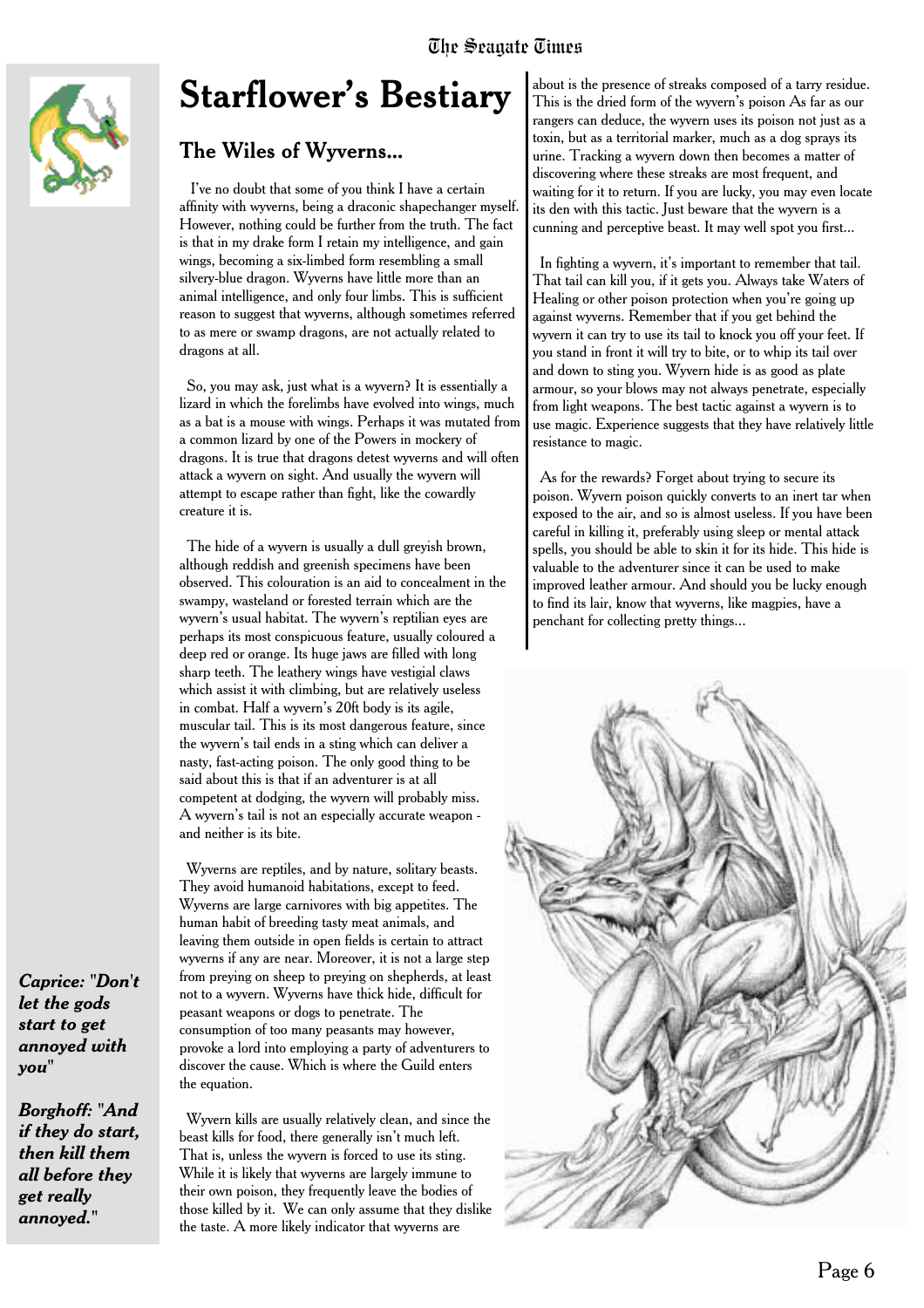# **The Puzzle Column**

### Novice Lessons

A novice adventurer was enrolled for a series of lessons with assorted well-known Guild members (whose names have been altered to protect their identities).

Can you determine her weekly schedule?

- The Moonday lesson is taken by Miss Prickle, but not in Room 21; Mr Hogan does not teach in Room 21, and is not a languages teacher.
- Duesday is Hobbitish, which not taught by Prince Idlewild, then the next day's lesson (which is not Flying) is in Room number 3.
- Baron Coco's lesson will be in Room 8, and the Horse-riding lesson in Room 14.
- Miss Hydrophilia teaches Swimming.
- The Frysday lesson, which is not Elvish, is not in Room 12, where a male teacher takes the class.

(NB: The days of the week are: Moonday, Duesday, W'ansday, Th'rsday, Frysday, Reapsday, Sunday).

### Riddles

A slow, solemn square-dance Of warriors feinting. One by one they fall, Warriors fainting, Thirty-two on sixty-four.

I march before armies A thousand salute me My fall can bring victory, But no one would shoot me; The wind is my lover One-legged am I Name me and see me At home in the sky.

Wings on the water wonder in motion, A beak of brass apt for brawling. But fear and foulness fill my belly, Pity all who ache inside me; Whip-stung, woeful weak and weary.

# Get the Power of Fire and Light!

Fire College Invested Items: Dragonflames Rk 10 Weapon of Flames Rk 10 Also Rank 8 Weaponry.

Now with added Radiance for Positive effect on dark creatures.

Prices negotiable. Please contact Flamis at the Guild.

*"There goes a Fire Mage in hot pursuit."*

*- Brigetta*



#### What's Hot

Thrusting a bastard sword through the chest.

Water-repellant namers herding water out of ships.

The Demon Seir.

Killing Black Bishops. Talking to the Demon

Troll-Golem. Attending Fairy Weddings.

Dwarf throwing.

E&E mages (a.k.a. Spectre-bait).

Undead-slaying Daylight.

Grand Dukes

Princesse

### What's Not

Getting a hand axe stuck in someone's chest.

Trashed Enchanted Forests (again...)

King Carlos (as usual...)

Landing in an Agony field full of Noxious Vapours.

God Wanna-bes.

Anything which eats its way out of people to get born.

Uberspektres.

Disabling the city's undeadkilling night defences with premature sunlight!

Seraph of Raphael Evil dwarves



*"Where is he to be slept; I mean which are his rooms?" - the party Enchanter.*